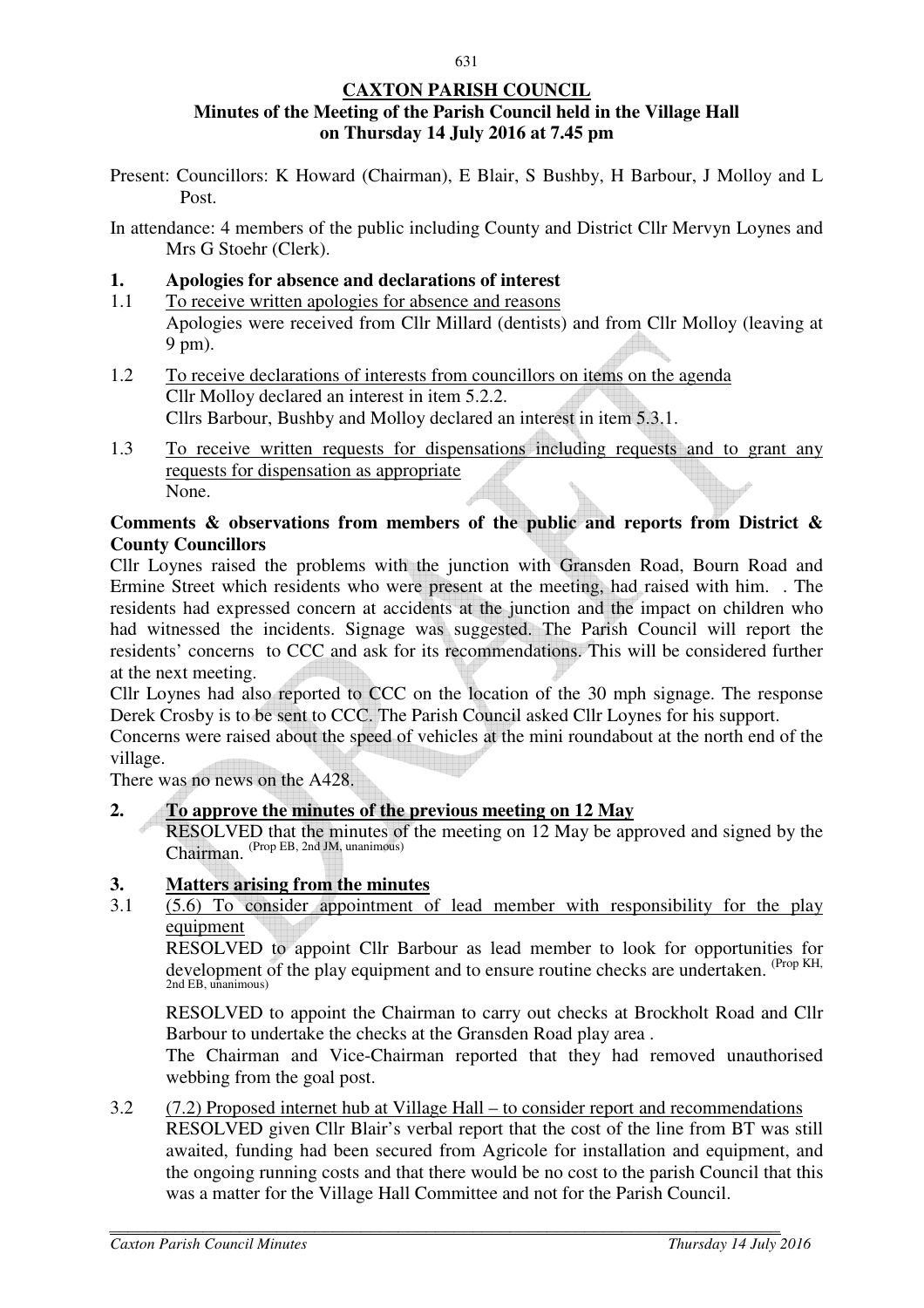- 3.3 (8.1) Cycling and other events on Parish footpaths to consider response from CCC Noted.
- 3.4 (10.2) RoSPA report to consider quotations received RESOLVED to note that a replacement sign is awaited from Algar Signcraft. RESOLVED to seek clarification from RPM on their quote for the tower and slide as
- the damage is not on the platform but on the side of the slide chute. 3.5 (8.1) Caxton bridleway 5 RESOLVED, given that Kirsty Human was unable to supply manure as the horses were not stabled, to accept the offer of manure free of charge from others and the logistics of delivery are to be agreed between the volunteers.

(11.2) A428 Black Cat to Caxton Gibbet scheme A meeting will take place on 28 July. Information is to be emailed to Cllr Loynes.

# **4. Local matters and members' items for info only unless stated**

## 4.1 Police Panel meeting report

The report was taken as read. It was noted that whilst the report referred to handheld radar, this was for use only by the Police.

RESOLVED to thank Malcolm Thomas for the work that he does with Speedwatch.

# 4.2 Bourn Brook

RESOLVED to note that Pat Matthews had now retired and a new officer was in post. SCDC had no interest in a watercourse which was not awarded to SCDC.

RESOLVED to write to all the residents with riparian ownership informing them that the Parish Council wishes three of its members to walk the Brook sometime in August or September to check on the free flow of the Brook, and that Cllrs Howard, Bushby and Barbour be appointed to carry this out.

## **5. Planning and Tree Works**

- 5.1 Applications received since the last meeting
- 5.1.1 S/1564/16/LD 7 Tasker's Field Lawful development certificate for a proposed new rear dormer and rooflight

The Parish Council had no local information.

- 5.1.2 S/1297/16/FL Office at the Barn, Church Farm, 5 Gransden Road change of use of Church Cottage, stables and barn to B1 (business use) (extension to existing business)
- $5.1.3$   $\frac{and}{S/12}$ S/1298/16/LB – Office at the Barn, Church Farm, 5 Gransden Road – proposed internal and external changes to western end of barn range and stable as part of conversion to B1 use (extension to existing business) RESOLVED that the Parish Council supports the proposal as it is sympathetic.
- 5.1.4 S/0863/16/FL 11 Tasker's Field Two storey extension to the rear of dwelling and add en-suite window to front elevation – to note response made between meetings RESOLVED to note that the Parish Council supported the application as it fits in with the surrounding area.
- 5.1.5 S/1003/16/FL Petice, St Peter's Street Front extension following demolition of utility room – to note response made between meetings RESOLVED to note that the Parish Council supported the application as it will not affect the neighbours and is fitting with its surroundings.
- 5.2 SCDC notifications to note any received
- 5.2.1 S/1378/16/DC South of A45 Caxton Confirmation of the discharge of conditions of planning application S/1371/92/O (original Cambourne application) Permission granted.